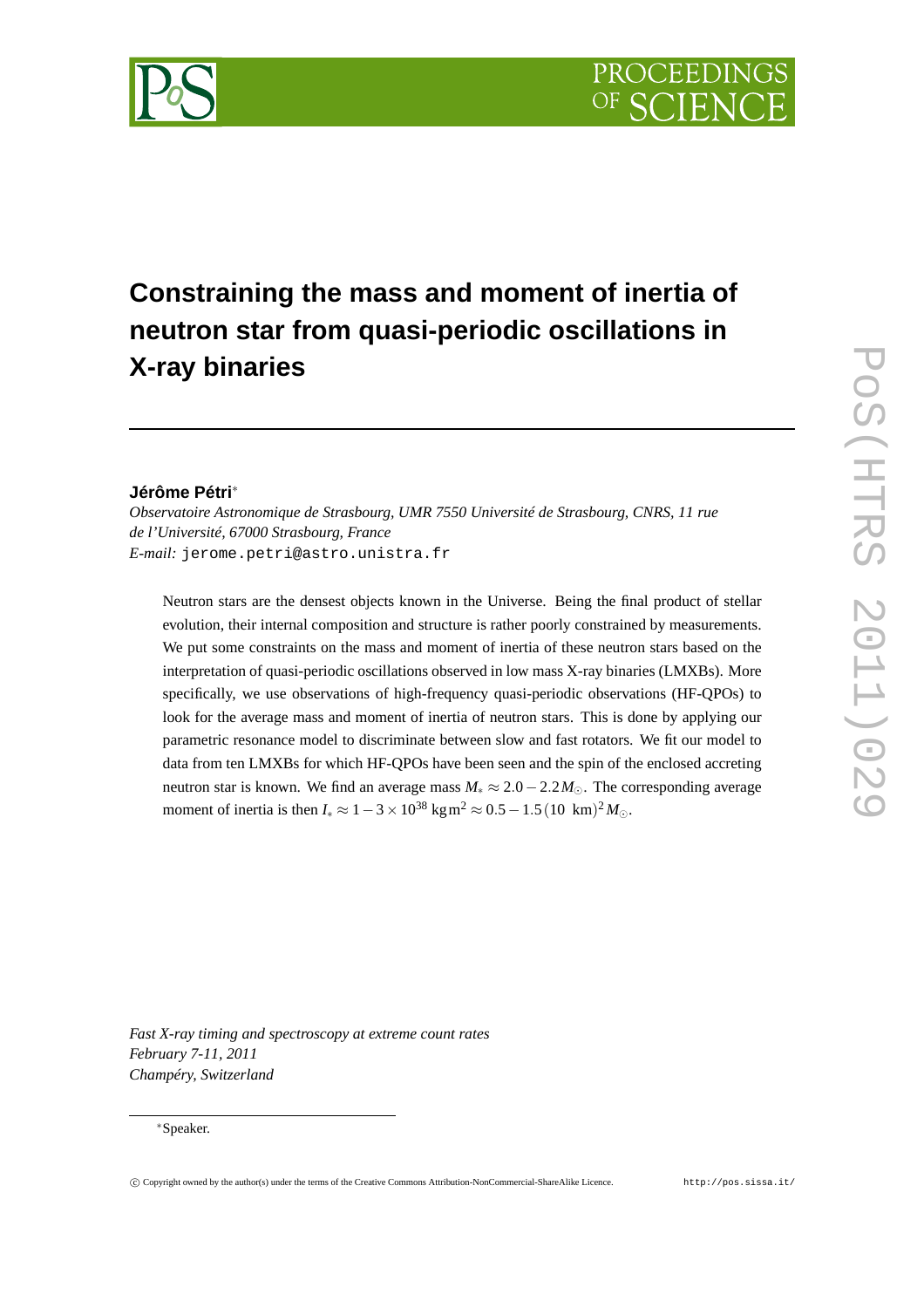## **1. Introduction**

Neutron stars are excellent astrophysical laboratories to test matter above nuclear density [1]. Unfortunately, there is nowadays no way for nuclear physicists to investigate matter at such extremely high densities. Moreover, because of the lack of knowledge about the behavior of particles in these extreme regimes, there is yet no consensus on a satisfactory equation of state for nucleons in those compact objects although many equations of state being proposed. Measuring the mass *M* and the radius *R* of these neutron stars should help to constrain the equations of state and possibly reject some of them [2].

HF-QPOs observations in LMXBs is a unique tool to test gravity in the strong field regime and to learn about the behavior of particles at high densities. For these accreting neutron stars, some attempts have been undertaken to constrain *M* and *R*. Because during their life neutron stars in binaries accrete matter from their companion, infalling matter can reach a substantial fraction of their initial mass. Thus, not surprisingly, we will expect final masses deviating significantly from the fiducial  $1.4M_{\odot}$ .

Therefore, quasi-periodic oscillations can help to diagnose motion in strong gravitational fields and maybe solve the problem of determining *M* and *R*. In this work, we show how to estimate the average mass and moment of inertia of neutron stars by fitting kHz-QPO observations in LMXBs for slow and fast rotators.

### **2. Model and method**

The essential feature of the model is the presence of a rotating neutron star which possesses an asymmetry about its rotation axis. [3] has shown that this induces some driven motion in the accretion disk due to a parametric resonance. Therefore the disk will show strong response to this drive by oscillating across the equatorial plane at some given preferred radii where the resonance condition is satisfied.

Vertical resonance occurs whenever the vertical epicyclic frequency is equal to the perturbation frequency as measured in the locally corotating frame such that

$$
m\left|\Omega(r,a_*) - \Omega_*\right| = 2\frac{\kappa_z(r,a_*)}{n} \tag{2.1}
$$

where *m* is the azimuthal number of the perturbation mode,  $\Omega(r, a_*)$  the orbital frequency in the disk at radius *r*,  $\Omega_*$  the spin of the neutron star,  $a_*$  a length related to the angular momentum  $J_* = I_* \Omega_*$ by  $a_* = J_*/M_*c$ ,  $\kappa_z(r,a_*)$  the vertical epicyclic frequency,  $I_*$  the stellar moment of inertia and *n* and integer. The frequencies  $\Omega$  and  $\kappa$ <sub>z</sub> are expressed for a test particle in Kerr space-time. They depend explicitly on the radius *r* and on the angular momentum  $a_*$  as

$$
\Omega(r, a_*) = \frac{\sqrt{GM_*}}{r^{3/2} + a_*\sqrt{R_{\rm g}}} = \frac{c^3}{GM_*} \frac{1}{\tilde{r}^{3/2} + \tilde{a}}
$$
(2.2)

$$
\kappa_{z}(r, a_{*}) = \Omega(r, a_{*}) \sqrt{1 - 4 \frac{\tilde{a}}{\tilde{r}^{3/2}} + 3 \frac{\tilde{a}^{2}}{\tilde{r}^{2}}}
$$
(2.3)

 $R_{\rm g} = G M_*/c^2$  is the gravitational radius of the star,  $\tilde{r} = r/R_{\rm g}$  and  $\tilde{a} = a_*/R_{\rm g}$ .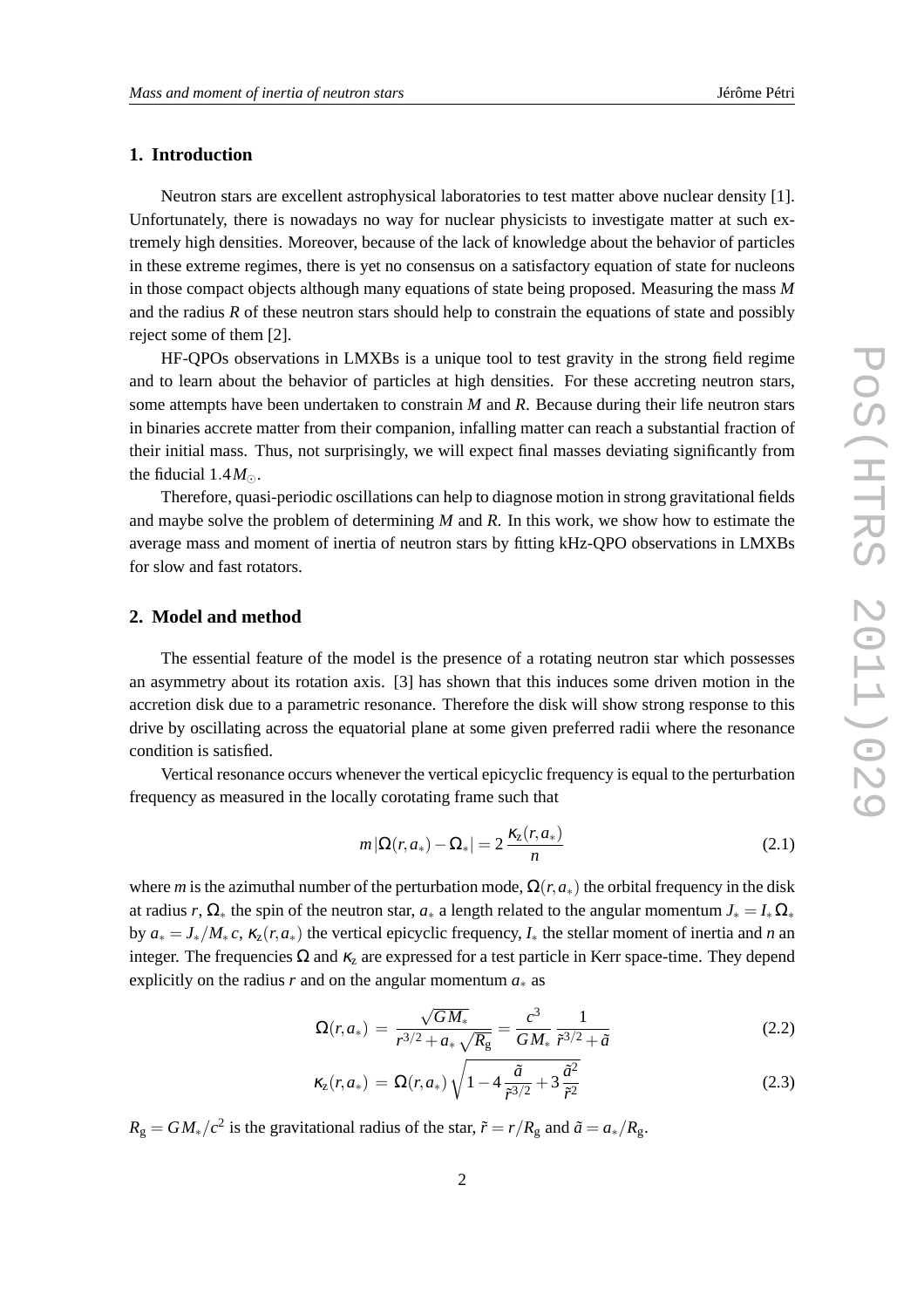From the known spin of the neutron star, we can deduce its angular moment by  $J_* = I_* \Omega_*$ , assuming a given value for the moment of inertia  $I_{*}$ . Therefore, guessing a mass and a moment of inertia, we can solve quantitatively Eq. (2.1) for the orbital frequency  $\Omega$  and try to match observations of kHz-QPOs. In the general case, for arbitrary  $\tilde{a}$ , the resonance condition Eq. (2.1) must be solved numerically. However, for slowly rotating stars,  $\tilde{a} \ll 1$ , we retrieve the Newtonian expression  $\Omega(r, a_*) \approx \Omega(r, 0) = \kappa_z(r, 0) = \sqrt{\frac{GM_*}{r^{3/2}}}$  from which the solution of Eq. (2.1) follows immediately

$$
\Omega(r,0) = \frac{mn}{mn \pm 2} \Omega_* \tag{2.4}
$$

The orbital frequency  $\Omega(r,0)$  should remain smaller than this at the innermost stable circular orbit (ISCO) given in the non-rotating limit by

$$
v_{\rm isco} = 2198 \text{ Hz} \left(\frac{M_{\odot}}{M_{*}}\right) = 1570 \text{ Hz} \left(\frac{M_{*}}{1.4 M_{\odot}}\right)^{-1} \tag{2.5}
$$

This would give a first guess for the expected QPO frequencies, knowing the mass *M*∗. Actually, because the spin frequency is well known from X-ray bursts for instance, we can do better and include the angular momentum  $\tilde{a}$  into the description, but then the moment of inertia comes in as another free parameter.

Several LMXBs have been observed with known spin rate and showing the twin peak QPO phenomenon, see for instance [4]. Depending on the neutron star rotation speed, they have been classified as slow rotator for  $v_* \lesssim 400$  Hz or as fast rotator for  $v_* \gtrsim 400$  Hz,  $(v_* = \Omega_*/2\pi)$ . For slow rotators, the twin kHz-QPO difference is almost equal to the spin frequency,  $\Delta v^{obs} \approx v_*$ , while for fast rotators, it is equal to half of it,  $\Delta v^{obs} \approx v_*/2$ . In our model, this is interpreted as an indirect consequence of the ISCO. We also include a neutron star spin-dependent mass based on some heuristic argument [5]. The rotation of the neutron star, containing a fixed number of *N* nucleons, increases its gravitational mass  $M(N, \Omega_* \neq 0)$  compared to the non rotating limit  $M(N, \Omega_* = 0)$ due to its rotational kinetic energy. We find a relative mass correction of

$$
\frac{\delta M}{M_{\odot}} = \frac{I_* \Omega_*^2}{2 c^2 M_{\odot}} = 1.76 \times 10^{-3} \left( \frac{I_*}{10^{38} \text{ kg m}^2} \right) \left( \frac{v_*}{400 \text{ Hz}} \right)^2 \tag{2.6}
$$

So it remains small even for fast rotators.

#### **3. Results**

The above model is applied to a handful of fast and slow rotators. We emphasize that in order to make any prediction on the mass and moment of inertia, we have to take the same properties for the whole sample of accreting neutron stars in the observed LMXBs. Indeed, adopting different parameters for each system could significantly change the orbital and epicyclic frequencies. Most importantly, the frequency at the ISCO, scaling like 1/*M*<sup>∗</sup> would change from one binary to another. But in our segregation between slow and fast rotators, the precise value of the orbital frequency at the ISCO is the salient feature to interpret the abrupt change in the twin peak frequency difference. A varying *M*<sup>∗</sup> would shift this sharp transition to lower or higher frequencies from one binary to another. Thus the zero-th order choice, to highlight the general trend, is to keep the same mass for all neutron stars.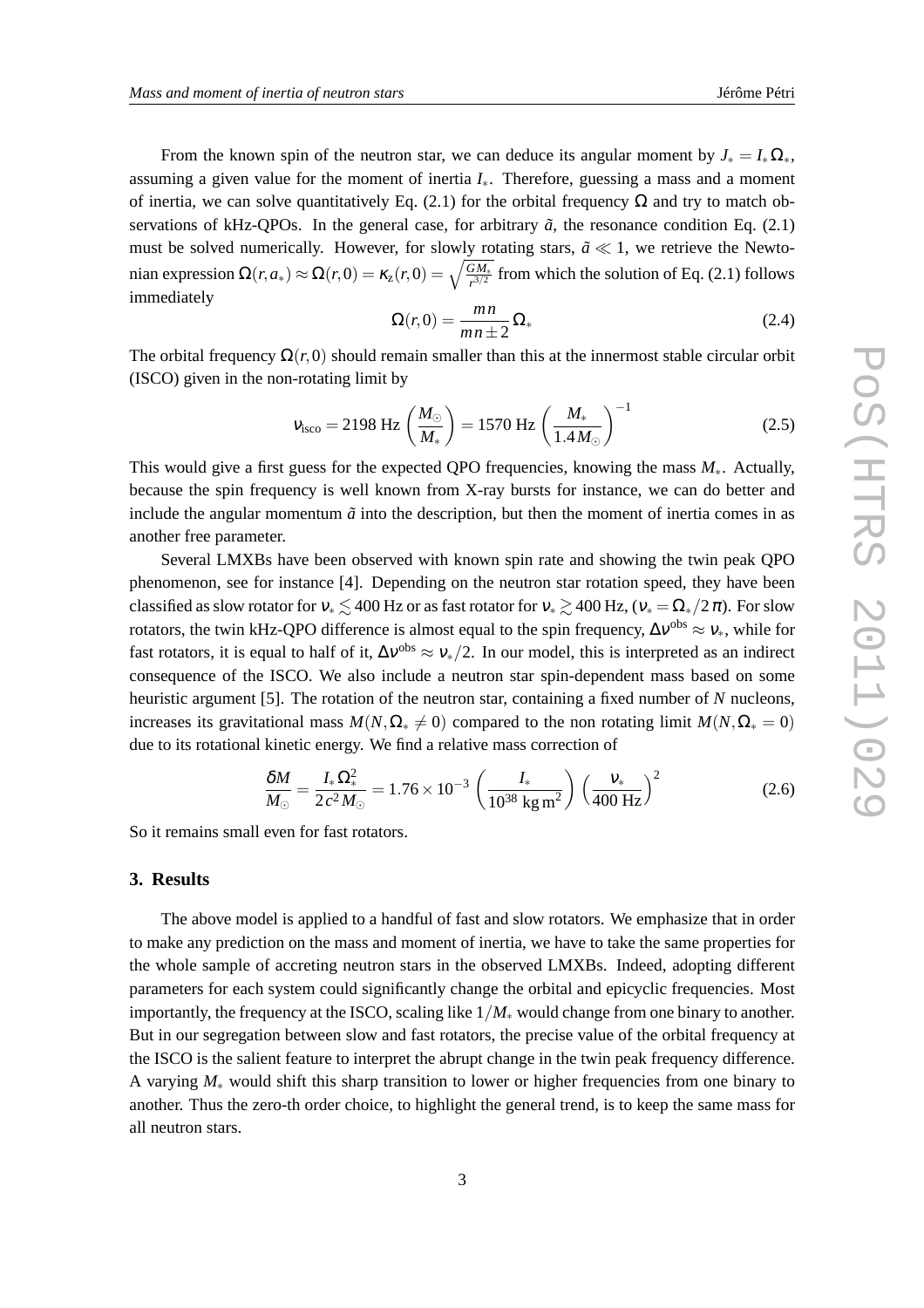Let us give an estimate for the gravitational mass *M*<sup>∗</sup> and moment of inertia *I*<sup>∗</sup> along the following arguments. The geometrized spin parameter  $\tilde{a}$  is defined as

$$
\tilde{a} = \frac{I_* \Omega_* c}{GM_*^2} = 0.145 \left( \frac{I_*}{10^{38} \text{ kg m}^2} \right) \left( \frac{v_*}{400 \text{ Hz}} \right) \left( \frac{M_*}{1.4 M_\odot} \right)^{-2} \tag{3.1}
$$

From this expression it is clear that it remains small compared to unity, and this even for fast rotators. In this case, to first order in  $\tilde{a}$ , the orbital frequency at the ISCO is [6]

$$
v_{\rm isco}(\tilde{a}) = 2198 \, \text{Hz} \left( 1 + 0.75 \tilde{a} \right) \frac{M_{\odot}}{M_{*}} \tag{3.2}
$$

Assuming that  $\tilde{a} \leq 0.3$ , an inaccuracy introduced by this simplification with respect to the Kerr solution is smaller than 10%. We put explicitly the spin dependence through  $\tilde{a}$  on the left hand side for latter convenience. And therefore the relation between *M*<sup>∗</sup> and *I*<sup>∗</sup> becomes approximately

$$
I_{*} = \frac{2}{3\pi} \frac{GM_{*}^{2}}{c \, V_{*}} \left[ \left( \frac{V_{\text{isco}}(\tilde{a})}{2198 \, \text{Hz}} \right) \frac{M_{*}}{M_{\odot}} - 1 \right]
$$
 (3.3)

According to our parametric resonance model, for slowly rotating stars, the twin kHz-QPOs are given by  $v_1^s = 2v_*$  and  $v_2^s = 3v_*$ , where the superscript s stands for *slow*. Because  $(v_1^s, v_2^s)$  are interpreted as the frequencies of the orbital motion, they need to be less than that at the ISCO

$$
(\mathbf{v}_1^s, \mathbf{v}_2^s) \le \mathbf{v}_{\text{isco}} \tag{3.4}
$$

For increasing spin of the neutron star  $v_*,$  at some point,  $v_2^s$  will approach and eventually overtake  $v_{\text{isco}}$ . Thus  $v_2^s$  will be forbidden as a HF-QPO. As a consequence, the next two dominant twin kHz-QPOs are identified as  $v_1^f = 1.5 v_*$  and  $v_2^f = 2 v_*$ . Therefore, the QPO frequency difference  $\Delta v/v_1 = (v_2 - v_1)/v_*$  jumps suddenly from 1.0 and 0.5. According to the data taken from [7], this should happen in the neutron star spin range  $v_* \in [363, 401]$  Hz. This is probably the most salient feature in the slow against fast rotator discrepancies. Fitting these data requires that the switching from slow to fast rotator occurs for neutron star spin between 363 Hz and 401 Hz. More precisely, for  $v_* < 363$  Hz,  $\Delta v / v_* \approx 1$  which we interpret as no effect on motion in the observable disk from the presence of an ISCO. This implies that  $v_{\text{isco}}(363 \text{ Hz}) \ge 3v_* = 1089 \text{ Hz}$ , we put the spin rate into coma to distinguish between different rotators, an essential remark for our constraints. Next, for  $v_* \ge 401$  Hz,  $\Delta v/v_* \approx 0.5$  which we interpret as a clear signature of the ISCO. This implies that  $v_{\text{isco}}(401 \text{ Hz}) \leq 3 \text{ v} = 1203 \text{ Hz}$ . Express in terms of the ISCO, the transition from slow to fast rotator should happen when the two conditions below are satisfied

$$
v_{\rm isco}(363 \text{ Hz}) \ge 1089 \text{ Hz}
$$
\n
$$
(3.5)
$$

$$
v_{\rm isco}(401 \text{ Hz}) \le 1203 \text{ Hz}.\tag{3.6}
$$

This condition supplemented with the relation Eq. (3.3) sets two constraints on  $M_*$  and  $I_*$ , an allowed region in the  $(M_*,I_*)$  plane. Next, a third bound for the couple  $(M_*,I_*)$  is possible along the following lines. For fast rotators, the ISCO is clearly taken into account. But for the highest accreting system with  $v_* = 619$  Hz, the ratio is still  $\Delta v/v_* \approx 0.5$ , the upper kHz-QPO being  $v_2^f =$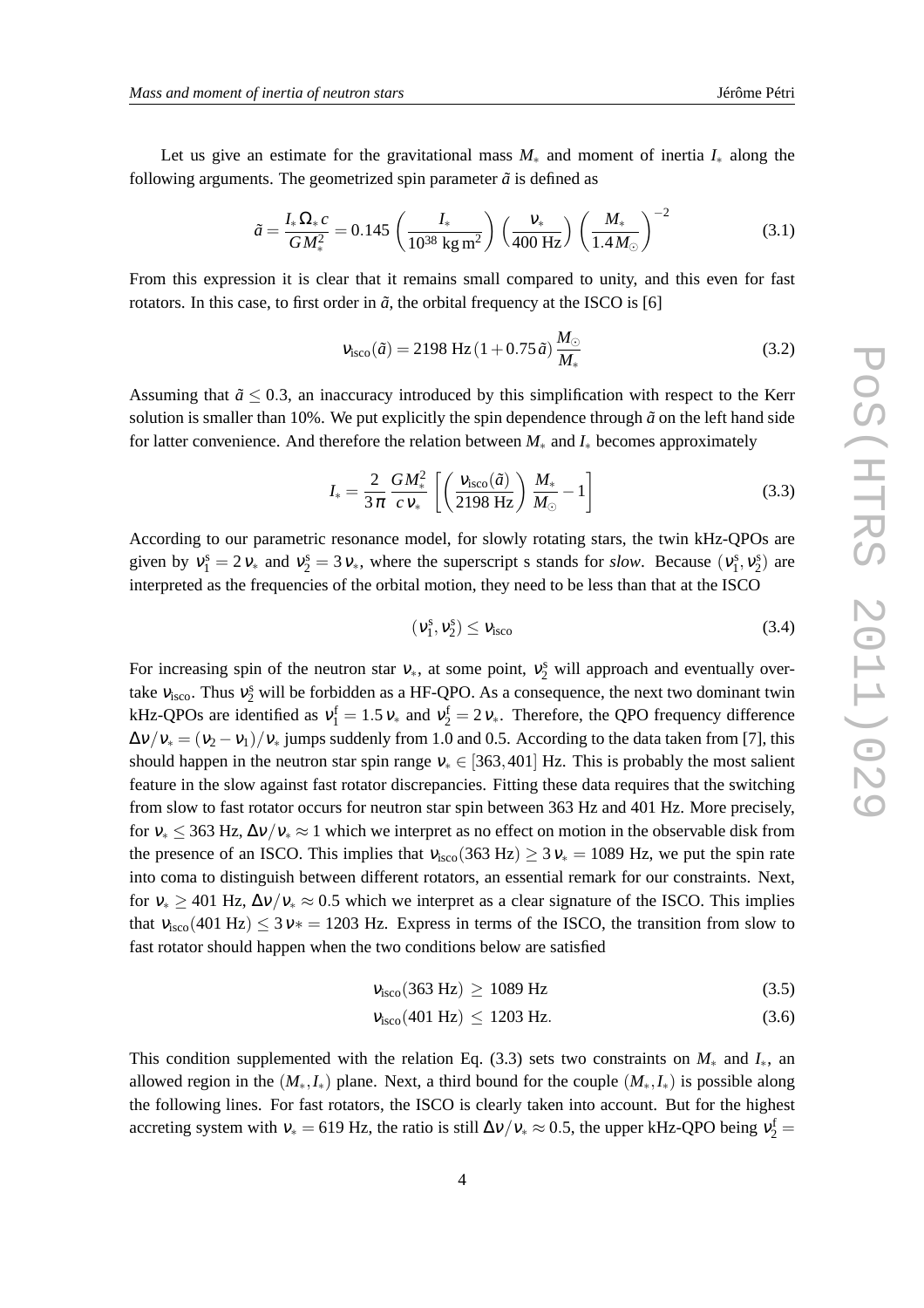

**Figure 1:** On the left, the four constraints in the (*M*∗,*I*∗)-plane, labeled with the spin frequency or marked by *singularity*. The hashed regions are forbidden. The minimum allowed mass and moment of inertia are around  $M \approx 1.93 M_{\odot}$  and  $I_* \approx 0.98 I_0$ . On the right, observations of slow and fast rotators (red triangles) and fit obtained by our model (blue solid line). The best fit parameters are  $M \approx 2.0 - 2.2 M_{\odot}$  and  $I_* \approx 1 - 3 I_0$ .

 $2v_* = 1238$  Hz and the lower kHz-QPO being  $v_1^f = 1.5v_* = 929$  Hz. We conclude that *for this particular system*

$$
v_{\rm isco}(619 \text{ Hz}) \ge 1238 \text{ Hz}.\tag{3.7}
$$

The last and general constrain is that there is no naked singularity in the Kerr metric or stated mathematically,  $|\tilde{a}| \leq 1$ . In terms of the moment of inertia, it means that

$$
I_* \le \frac{GM_*^2}{2\pi c v_*}.\tag{3.8}
$$

The less favorable case (most restrictive one) corresponds to  $v_* = 619$  Hz. This leads to

$$
\left(\frac{I_*}{10^{38} \text{ kg m}^2}\right) \le 2.26 \left(\frac{M_*}{M_\odot}\right)^2.
$$
\n(3.9)

For later use, we introduce  $I_0 = 10^{38}$  kg m<sup>2</sup>. All these constraints, Eq. (3.5)-(3.8), are summarized and shown in a  $(M_*,I_*)$ -plane depicted in Fig. 1, left part. The hashed regions are forbidden and only a small area in white survives around the first diagonal in the figure. This plot clearly emphasizes the existence of a lower and upper bound for both the mass and moment of inertia. We found the minimum values to be  $M_{\text{min}} = 1.9 M_{\odot}$  and  $I_{\text{min}} = 0.98 I_0$  whereas the maximum ones are  $M_{\rm{max}} = 2.9 M_{\odot}$  and  $I_{\rm{max}} = 19.1 I_0$ . Neutron star structure models predict  $I_*$  close to or slightly above  $I_0$  so that we will favor the lower bounds and expect masses in the vicinity of 1.9 $M_{\odot}$ .

Indeed, the best fit parameters are  $M \approx 2.0 - 2.2 M_{\odot}$  and  $I_* \approx 0.5 - 1.5(10 \text{ km})^2 M_{\odot}$ , leading to the right part of Fig. 1 where the spin rate is plotted on the x-axis and the twin kHz-QPOs difference normalized to the spin rate is plotted on the y-axis. First, we retrieve the segregation between slow and fast rotators at the correct frequency as expected. Next, for fast spinning stars, the theoretical curve agrees very well with observations. Nevertheless, for slow rotation rates, the